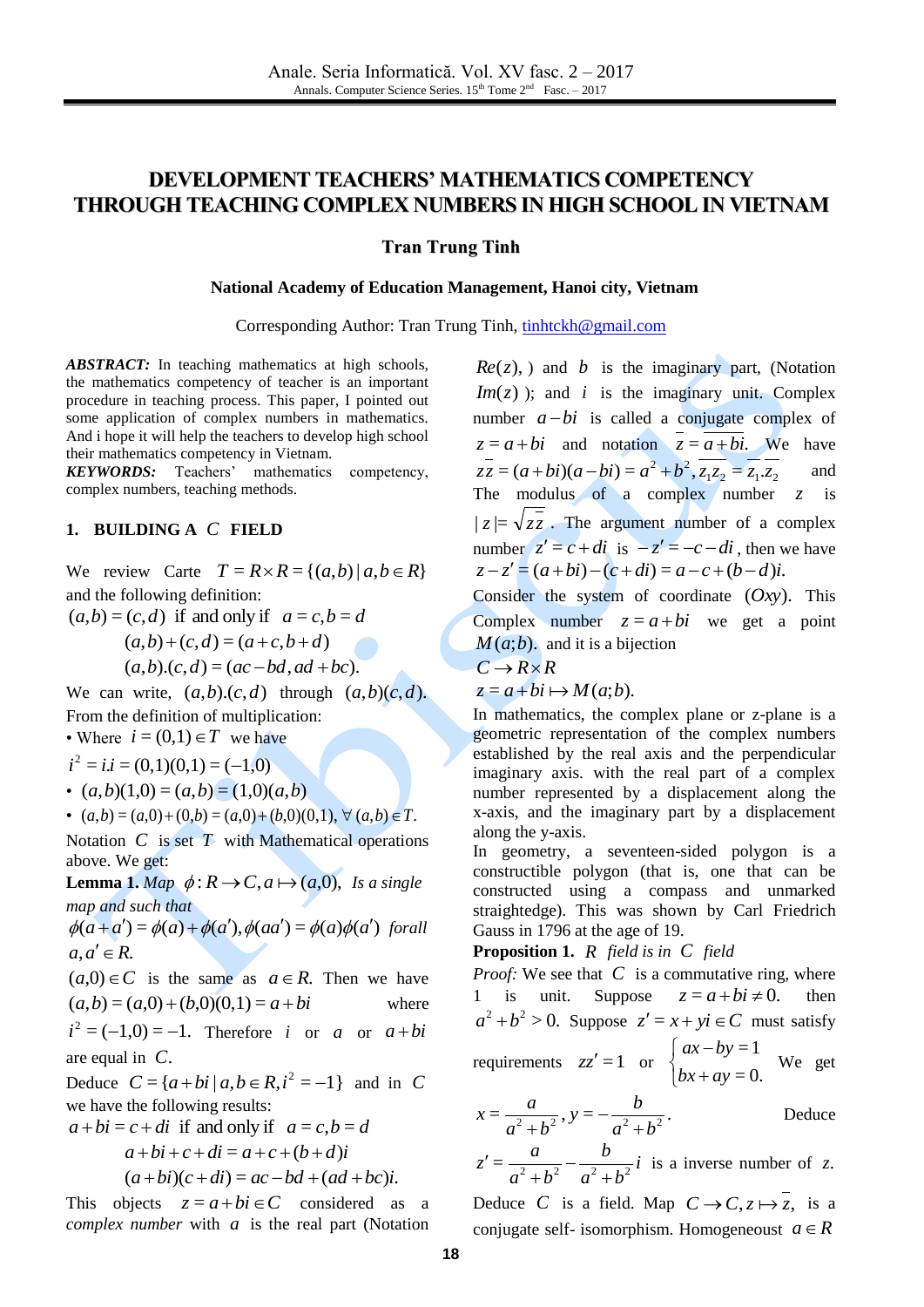with  $a+0i \in C$  and we can say that  $R \subset C$ . Notation that, inverse number of  $z \neq 0$ is

$$
z^{-1} = \frac{\overline{z}}{|z|^2}
$$
 va  $\frac{z'}{z} = z'z^{-1} = \frac{z'\overline{z}}{|z|^2}$ .

**Definition 1.** [N+15] *Given complex number*  $z \neq 0$ . *Suppose M is a point in the complex plane for expression z*. *The angle measurement created by first ray Ox and last ray OM called Argument of z and notation Arg*(*z*). *The angle* 

 $\alpha = xOM, -\pi \leq \alpha \leq \pi,$ Q  $xOM, -\pi \leq \alpha \leq \pi$ , called argument of z *and notation Argz*. *Argument of 0 complex is not definition.* 

Notation that, if  $\alpha$  is a argument of  $\zeta$  then forall argument of *z* are  $\alpha + k \cdot 2\pi$  where  $k \in \mathbb{Z}$ . If  $z \neq 0$ , noindent  $\alpha + k \cdot 2\pi$  is Argument of z. Notation  $r = \sqrt{zz}$ . Therefore, the complex number  $z = a + bi$  has  $a = r \cos \alpha, b = r \sin \alpha$ . Deduce, if  $z \neq 0$  then  $z = r(\cos \alpha + i \sin \alpha)$ , we called *dạng lượng giác* of *z*.

**Proposition 2.** *Given complex number*  $z_1, z_2$  *and*  $z_1 = r_1(\cos \alpha_1 + i \sin \alpha_1),$ 

 $z_2 = r_2(\cos \alpha_2 + i \sin \alpha_2), \quad r_1, r_2 \ge 0, \text{ we always}$ *have* 

•  $|z_1z_2| = |z_1||z_2|$ ,  $| z_{2} |$  $|\frac{z_1}{z_1}| = \frac{|z_1|}{|z_1|}$ 2 1 2 1 *z z z*  $z_1 = |z_1|$  và

 $| z_1 + z_2 | \square | z_1 | + | z_2 | = r_1 + r_2.$ 

- $z_1 z_2 = r_1 r_2 [\cos(\alpha_1 + \alpha_2) + i \sin(\alpha_1 + \alpha_2)]$
- $\frac{z_1}{z_2} = \frac{1}{z_1} [\cos(\alpha_1 \alpha_2) + i \sin(\alpha_1 \alpha_2)]$ 2 1 2  $\frac{1}{n} = \frac{1}{n} [\cos(\alpha_1 - \alpha_2) + i \sin(\alpha_1 - \alpha_2)]$ *r r z*  $\frac{z_1}{z_2} = \frac{r_1}{2} [\cos(\alpha_1 - \alpha_2) + i \sin(\alpha_1 - \alpha_2)]$  where

$$
r_{2}>0.
$$

*Proof:* It's easier to get the result.

**Example 1.** With  $a + bi = (x + iy)^n$  we have  $a^2 + b^2 = (x^2 + y^2)^n$ .

*Proof:* From 
$$
a+bi = (x+iy)^n
$$
 deduce  
\n $a-bi = (x-iy)^n$ . Therefore  
\n $a^2+b^2 = (x^2+y^2)^n$ .

**Proposition 3.** [Moivre] *If*  $z = r(\cos \alpha + i \sin \alpha)$ 

*then forall*  $n \in \mathbb{Z}^+$  *we have*  $z^n = r^n$ [ $\cos(n\alpha) + i \sin(n\alpha)$ ].

*Proof:* Using Mathematical induction methods by *n* to get the result.

**Corollary 1.** *An n th root of a complex number*   $z = r(\cos \alpha + i \sin \alpha) \neq 0$  are different values in

$$
k=1,2,\ldots,n.
$$

Next, we prove a Euler's famous theorem below: **Theorem 1. [Euler]** *For all x we have*   $e^{ix} = \cos x + i \sin x$ .

*Proof:* From

$$
e^{ix} = 1 + \frac{ix}{1!} + \frac{(ix)^2}{2!} + \frac{(ix)^3}{3!} + \dots + \frac{(ix)^n}{n!} + \dots
$$
 we

deduce

$$
e^{ix} = (1 - \frac{x^2}{2!} + \frac{x^4}{4!} - \dots + (-1)^n \frac{x^{2n}}{(2n)!} + \dots)
$$

$$
+ i(x - \frac{x^3}{3!} + \frac{x^5}{5!} - \dots + (-1)^{n-1} \frac{x^{2n-1}}{(2n-1)!} + \dots).
$$

Therefore  $e^{ix} = \cos x + i \sin x$ . **Corollary 2.** *For all Real numbers x*, *y we always have* 

• 
$$
e^{ix}e^{iy} = e^{i(x+y)}
$$
 and  $(e^{ix})^n = e^{inx}$  for all  $n \in \mathbb{Z}$ .  
\n•  $\frac{e^{ix}}{e^{iy}} = e^{i(x-y)}$  and  $e^{ix} = e^{-ix} = \frac{1}{e^{ix}}$ .  
\n•  $\cos x = \frac{e^{ix} + e^{-ix}}{2}$ ,  $\sin x = \frac{e^{ix} - e^{-ix}}{2i}$ .  
\n•  $\langle e^{ix}, e^{iy} \rangle = \frac{1}{2} \frac{e^{ix}}{e^{iy}} + \frac{e^{iy}}{e^{ix}} = \cos(x-y)$ .

*k* = 1,2,,...,*n*.<br>
0 is Next, we prov<br>
Theorem 1.<br>  $e^x = \cos x + i$ <br>  $e^x = \cos x + i$ <br>  $e^x = \cos x + i$ <br>  $e^x = 0$ <br>  $e^x = 1 + \frac{ix}{1!} + \frac{ix}{1!} + \frac{ix}{1!} + \frac{ix}{1!} + \frac{ix}{1!} + \frac{ix}{1!} + \frac{ix}{1!} + \frac{ix}{1!} + \frac{ix}{1!} + \frac{ix}{1!} + \frac{ix}{1!} + \frac{ix}{1!} + \frac{$ *Proof:* From theorem 1, we easier to get the result. Given three distinctive points *A*,*B*,*C* corresponding to three complex numbers  $a, b, c$ . We notation  $[A, B, C] = \frac{C}{A} \in C$ *c b*  $[A, B, C] = \frac{c - a}{\lambda} \in$  $\overline{a}$  $[A, B, C] = \frac{c-a}{\epsilon} \in C$  and we call it single ratio of point sets  $A, B, C$ . We have result. **Corollary 3.** *Given three distinctive points A*,*B*,*C corresponding to three complex numbers a*,*b*,*c all on a line if and only if*  $[A, B, C] = \frac{C - a}{A} \in R$ . *c b*  $[A, B, C] = \frac{c - a}{\lambda} \in$ ÷,  $\overline{a}$ *Proof:* Set  $c - a = re^{i\alpha}, c - b = r'e^{i\beta}$ , then we have

[*A, B, C*] = 
$$
\frac{c-a}{c-b} = \frac{r}{r'}e^{i(\alpha-\beta)}
$$
, three points *A, B, C*

all on a line if and only if  $\arg \frac{e^{i\theta}}{i} = k\pi$ *c b*  $\arg \frac{c-a}{i} =$  $\overline{a}$  $\frac{-a}{\tau} = k\pi$  or

 $=\pm \frac{7}{16}$ . *r*  $e^{ik\pi} = \pm \frac{r}{\pi}$ *r r ik*  $\cdot$  $\pm$  $\frac{\partial}{\partial r}e^{ik\pi} = \pm \frac{i}{r'}$ . Therefore, three distinctive points *A*,*B*,*C* corresponding to three complex numbers *a*,*b*,*c* all on a line if and only if

$$
[A, B, C] = \frac{c - a}{c - b} \in R.
$$

*Dot product* and *deviation product* of two complex numbers  $z_1, z_2$ , notation  $\langle z_1, z_2 \rangle$  and  $[z_1, z_2]$ , It is defined as following: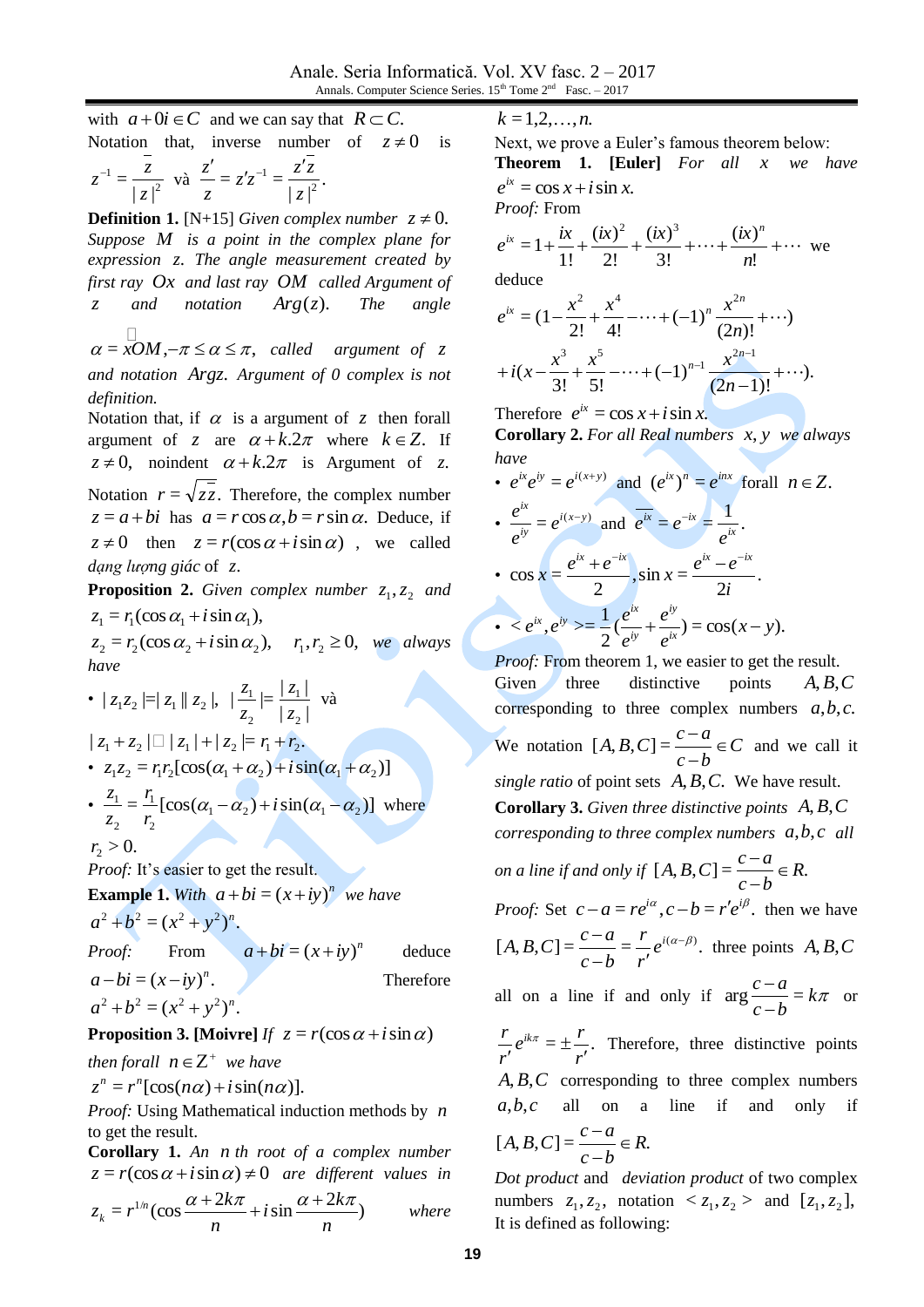$(z_1 z_2 - z_1 z_2).$ <br>  $+i \sin \alpha_2$ <br>  $+i \sin \alpha_2$ <br>  $\alpha_2$  we<br>  $\alpha_2$  we<br>  $\alpha_2$  we<br>  $\alpha_2$  we<br>  $\alpha_1 \frac{\alpha_1 + \alpha_2}{2}$ <br>  $\alpha_2$  we<br>  $\alpha_1 \frac{\alpha_1 + \alpha_2}{2}$ <br>  $\alpha_2$  we<br>  $\alpha_1 \frac{\alpha_1 + \alpha_2}{2}$ <br>  $\alpha_2$  we<br>  $\alpha_1 \frac{\alpha_1 + \alpha_2}{2}$ <br>  $\alpha_2$  we<br>  $\alpha_1$ 2  $\frac{1}{(z_1\overline{z_2} + \overline{z_1}z_2), [z_1, z_2]} = \frac{1}{2}$ 2  $\langle z_1, z_2 \rangle = \frac{1}{2} (\overline{z_1} \overline{z_2} + \overline{z_1} \overline{z_2}) , [\overline{z_1}, \overline{z_2}] = \frac{1}{2i} (\overline{z_1} \overline{z_2} - \overline{z_1} \overline{z_2})$ *i*  $z_1, z_2 \geq z \frac{1}{2} (z_1 z_2 + z_1 z_2), [z_1, z_2] = \frac{1}{2} (z_1 z_2 - z_1 z_2)$ **Proposition 4.** *If*   $z_1 = r_1(\cos \alpha_1 + i \sin \alpha_1), z_2 = r_2(\cos \alpha_2 + i \sin \alpha_2)$ *where*  $r_1, r_2 \square 0$  *then* •  $|z_1z_2| = |z_1||z_2|$  $| z_2 |$  $|\frac{z_1}{z_1}| = \frac{|z_1|}{|z_1|}$ 2 2 *z z z*  $z_1 = |z_1|$  and  $| z_1 + z_2 | \Box | z_1 | + | z_2 |.$ •  $z_1 z_2 = r_1 r_2 [\cos(\alpha_1 + \alpha_2) + i \sin(\alpha_1 + \alpha_2)]$ •  $\frac{z_1}{z} = \frac{1}{z} [\cos(\alpha_1 - \alpha_2) + i \sin(\alpha_1 - \alpha_2)]$ 2 1 2  $\frac{1}{n} = \frac{1}{n} [\cos(\alpha_1 - \alpha_2) + i \sin(\alpha_1 - \alpha_2)]$ *r r z*  $\frac{z_1}{z_1} = \frac{r_1}{\cos(\alpha_1 - \alpha_2)} + i \sin(\alpha_1 - \alpha_2)$  where  $r_2 > 0.$ •  $\langle z_1, z_2 \rangle = |z_1| |z_2| \cos(\alpha_1 - \alpha_2)$  and  $< z_1, z_2> =$ . •  $\langle az_1 + bz_3, z_2 \rangle = a \langle z_1, z_2 \rangle + b \langle z_3, z_2 \rangle$ forall complex numbers  $z_1, z_2, z_3$  and forall  $a, b \in R$ . •  $[z_1, z_2] = |z_1| |z_2| \sin(\alpha_2 - \alpha_1)$  and  $[z_1, z_2] = -[z_2, z_1].$ • Given  $z_1 = \cos \alpha_1 + i \sin \alpha_1$ ,  $z_2 = \cos \alpha_2 + i \sin \alpha_2$  we have 2 sin (cos  $\frac{\alpha_1 - z_2}{2} = i2 \sin \frac{\alpha_1 - \alpha_2}{2} (\cos \frac{\alpha_1 + \alpha_2}{2} + i \sin \frac{\alpha_1 + \alpha_2}{2})$  $z_1 - z_2 = i2\sin\frac{\alpha_1 - \alpha_2}{2} (\cos\frac{\alpha_1 + \alpha_2}{2} + i\sin\frac{\alpha_1 + \alpha_2}{2})$ We say that, the polynomials of positive degree in *C*[*x*]

2 2 |. 2  $|z_1 - z_2| = 2 |\sin \frac{\alpha_1 - \alpha_2}{2}|$  $z_1 - z_2 = 2 |\sin \frac{\alpha_1 - \alpha_2}{2}|$ 

*Proof:* It's easier to get the result.

You can check all the results. Special, deviation product hasgeometric significance: Given point *O* and the coordinates of the points *M*,*N* are respectively  $z_1, z_2$ , three points  $O, M, N$  all on a line if and only if  $[z_1, z_2] = 0$ . When three points *O*,*M*,*N* not in line then absolute value of deviation product  $[z_1, z_2]$  twice the area triangle *OMN*.

Given two complex numbers  $z_1$  and  $z_2$  we always have

$$
z_1 = z_2 \Leftrightarrow |z_1| = |z_2|, \arg z_1 = \arg z_2 + 2k\pi, k \in \mathbb{Z}.
$$
  
\n
$$
\arg(z_1 z_2) = \arg(z_1) + \arg(z_2) + 2k\pi, k \in \mathbb{Z}.
$$
  
\n
$$
\arg(\frac{z_1}{z_2}) = \arg(z_1) - \arg(z_2) + 2k\pi, k \in \mathbb{Z}.
$$
  
\n
$$
Arg(z_1 z_2) = Arg(z_1) + Arg(z_2).
$$
  
\n
$$
Arg(\frac{z_1}{z_2}) = Arg(z_1) - Arg(z_2).
$$

always have roots in *C*. The fundamental theorem of algebra states that every non-constant single-variable polynomial with complex coefficients has at least one complex root. This includes polynomials with real coefficients, since every real number is a complex number with an imaginary part equal to zero. Equivalently (by definition), the theorem states that the field of complex numbers is algebraically closed. **Definition 2.** *In abstract algebra, an algebraically closed field K contains a root for every non-constant polynomial in K*[*x*] *, the ring of polynomials in the variable x with coefficients in K .* From The fundamental theorem of algebra, we deduce results of irreducible polynomial in *C*[*x*]: **Corollary 4.** *Given the polynomials in C*[*x*] *where degree*  $n > 0$  *have*  $n$  *roots in*  $C$  *and the irreducible polynomials in C*[*x*] *have 1 degree.*

**Corollary 5.** *Let*  $f(x) \in R[x] \setminus R$ .  $f(x)$  *is irreducible polynomial if and only if or* 

$$
f(x) = ax + b \text{ where } a \neq 0 \text{ or}
$$

 $f(x) = ax^2 + bx + c$  where  $a \neq 0$  and  $b^2 - 4ac < 0.$ 

## **2. SOME EXAMPLES OF COMPLEX NUMBERS**

**Example 2.** *Prove that, with two complex numbers*   $z_1$  and  $z_2$  we always have

 $2|z_1|^2 + 2|z_2|^2 = |z_1 + z_2|^2 + |z_1 - z_2|^2$ .  $-1$   $\sim$  2 2  $-1$   $\sim$  2 2 2 2  $|z_1|^2 + 2|z_2|^2 = |z_1 + z_2|^2 + |z_1 - z_2|^2$ *Proof:* Assume  $A(z_1)$ ,  $B(z_2)$  and  $C(z_1 + z_2)$ . So the quadrangle *OACB* is Parallelogram, we deduce  $OC^2 + AB^2 = 2OA^2 + 2OB^2$ or  $2[|z_1|^2+|z_2|^2]=|z_1-z_2|^2+|z_1+z_2|^2$ .  $1 + 42$ 2  $-1 - 2$ 2 2 2  $|z_1|^2 + |z_2|^2 = |z_1 - z_2|^2 + |z_1 + z_1|$ 

**Example 3.** With two complex numbers  $z$  and  $z'$ , *we set*  $u = \sqrt{zz'}$ *. Prove that* 

$$
|z|+|z'| = |\frac{z+z'}{2}-u| + |\frac{z+z'}{2}+u|.
$$

*Proof:* Because

| 2  $|+|\frac{(\sqrt{z}+\sqrt{z'})}{z}$ 2  $=$  $\frac{(\sqrt{z}-\sqrt{z'})}{\sqrt{z}}$ 2  $| + |$ 2 |  $\frac{z+z'}{z} - u| + \frac{z+z'}{z} + u| = \frac{(\sqrt{z} - \sqrt{z'})^2}{z} + \frac{(\sqrt{z} + \sqrt{z'})^2}{z}$ if we set  $z_1 = \sqrt{z}$ ,  $z_2 = \sqrt{z'}$  then we will have to prove:  $2[|z_1|^2 + |z_2|^2] = |z_1 - z_2|^2 + |z_1 + z_2|^2$ .  $-1 + 4$ 2  $-1 - 2$ 2 2 2  $|z_1|^2 + |z_2|^2 = |z_1 - z_2|^2 + |z_1 + z_1|$ We consider  $A(z_1), B(z_2)$  and  $C(z_1 + z_2)$ . Because the quadrangle *OACB* is Parallelogram, deduce  $OC^2 + AB^2 = 2OA^2 + 2OB^2$ or  $2[|z_1|^2 + |z_2|^2] = |z_1 - z_2|^2 + |z_1 + z_2|^2$ .  $-1 + 4$ 2  $-1 - 2$ 2 2 2  $|z_1|^2 + |z_2|^2 = |z_1 - z_2|^2 + |z_1 + z_1|$ 

)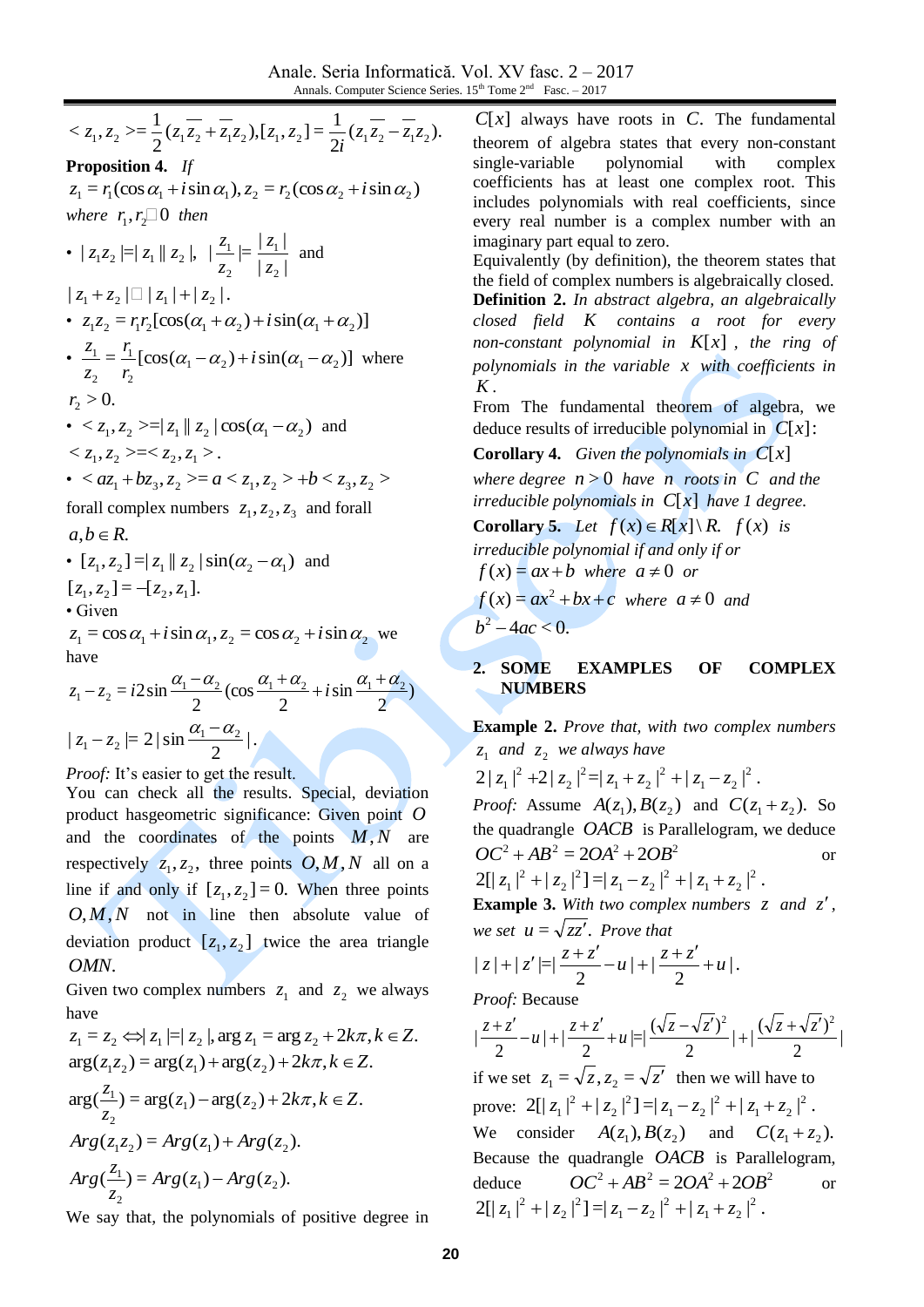**Example 4.** [N+15] *Prove that, with three different complex numbers*  $z_1$ ,  $z_2$ ,  $z_3$  *have* | 2  $|+2|$ 2  $2\left|\frac{z_1+z_2}{2}-\sqrt{z_1z_2}\right|+2\left|\frac{z_1+z_3}{2}-\sqrt{z_1z_3}\right|$ |. 4  $\cdots$   $\cdots$  2  $|+2|$ 2  $= \frac{z_2 + z_3}{2} - \sqrt{z_2 z_3} + 2 |z_1 + \frac{z_2 + z_3}{4} - \sqrt{z_1 z_2} - \sqrt{z_1 z_3} + \frac{\sqrt{z_2 z_3}}{2}$  $\frac{z_2 + z_3}{z_2 - z_3} - \sqrt{z_2 z_3} + 2|z_1 + \frac{z_2 + z_3}{z_1 - z_2} - \sqrt{z_1 z_2} - \sqrt{z_1 z_3} +$ *Proof:* Set  $u_j = \sqrt{z_j}$  where  $j = 1,2,3$ . We will have to prove  $|^{2}$  . 2  $2|$ 2  $|u_1 - u_2|^2 + |u_1 - u_3|^2 = \frac{|u_2 - u_3|^2}{2} + 2 |u_1 - \frac{u_2 + u_3}{2}|^2$  $|u_1-u_3|^2=\frac{|u_2-u_3|^2}{2}$ 2  $1 \quad u_2$  $|u_1 - u_2|^2 + |u_1 - u_3|^2 = \frac{|u_2 - u_3|^2}{2} + 2|u_1 - \frac{u_2 + u_3}{2}$ Consider triangle *ABC* where  $A(u_1), B(u_2), C(u_3)$  and  $M(\frac{u_2 + u_3}{2})$ 2  $M\left(\frac{u_2+u_3}{2}\right)$  is midpoint of sided *BC*. Because 2  $= 2$  $b^2 + c^2 = 2m_a^2 + \frac{a^2}{2}$  deduce we get  $\frac{u_2+u_3}{2}|^2$  $|u_1 - u_3|^2 = \frac{|u_2 - u_3|^2}{2}$ 2  $|u_1 - u_2|^2 + |u_1 - u_3|^2 = \frac{|u_2 - u_3|}{2} + 2|u_1 - \frac{|u_2 + u_3|}{2}|$ 2  $2|$ 2  $|u_1 - u_2|^2 + |u_1 - u_3|^2 = \frac{|u_2 - u_3|^2}{2} + 2|u_1 - \frac{u_2 + u_3}{2}$ and hence, ends the proof. **Example 5. [Euler]** *Given*   $x_1, x_2, x_3, x_4, y_1, y_2, y_3, y_4 \in R$  *we always have*  $(x_1^2 + x_2^2 + x_3^2 + x_4^2)(y_1^2 + y_2^2 + y_3^2 + y_4^2) = u_1^2 + u_2^2 + u_3^2 + u_4^2$ 4 2 3 2 2 2 1 2 4 2 3 2 2 2 1 2 4 2 3 2 2 2  $x_1^2 + x_2^2 + x_3^2 + x_4^2$  $(y_1^2 + y_2^2 + y_3^2 + y_4^2) = u_1^2 + u_2^2 + u_3^2 + u_4^2$ where  $u_4 = x_1 y_4 + x_2 y_3 - x_3 y_2 + x_4 y_1$  $\overline{\phantom{a}}$  $u_2 = x_1 y_2 + x_2 y_1 + x_3 y_4 - x_4 y_3$  $\begin{cases} u_3 = x_1 y_3 - x_2 y_4 + x_3 y_1 + x_4 y_2 \end{cases}$  $\left[ u_1 = x_1 y_1 - x_2 y_2 - x_3 y_3 - x_4 y_4 \right]$ deduce inequality  $(x_1y_1 + x_2y_2 + x_3y_3 + x_4y_4)^2$ .  $1 y_1 + \lambda_2 y_2 + \lambda_3 y_3 + \lambda_4 y_4$ 2 4 2 3 2 2  $u_1^2 + u_2^2 + u_3^2 + u_4^2 \square (x_1y_1 + x_2y_2 + x_3y_3 + x_4y_4)$ *Proof:* Set  $z_1 = x_1 + ix_2, z_2 = x_3 + ix_4, z_3 = y_1 + iy_2$ and  $z_4 = y_3 + iy_4$ . We have  $=(x_1^2+x_2^2+x_3^2+x_4^2)(y_1^2+y_2^2+y_3^2+y_4^2)$ 4 2 3 2 2 2 1 2 4 2 3 2 2  $T = (x_1^2 + x_2^2 + x_3^2 + x_4^2)(y_1^2 + y_2^2 + y_3^2 + y_4^2)$  $=(z_1z_1+z_2z_2)(z_3z_3+z_4z_4)=z_1z_3z_1z_3+z_2z_3z_2z_3+z_1z_4z_1z_4+z_2z_4z_2z_4$ .

Therefore  $T = u_1^2 + u_2^2 + u_3^2 + u_4^2$ . 4 2 3 2 2  $T = u_1^2 + u_2^2 + u_3^2 + u_4^2$ 

**Example 6.** *Given three different complex numbers*   $z_1, z_2, z_3$  we have

$$
f(x) = \frac{z_1^n(x - z_2)(x - z_3)}{(z_1 - z_2)(z_1 - z_3)} + \frac{z_2^n(x - z_3)(x - z_1)}{(z_2 - z_3)(z_2 - z_1)} + \frac{z_3^n(x - z_1)(x - z_2)}{(z_3 - z_1)(z_3 - z_2)} = x^n
$$
  
void  $n = 0, 1, 2$ .

*Proof:* The polynomial  $f(x) - x^n$  and its degree is less than 3 such that  $f(z_1) = f(z_2) = f(z_3) = 0$ . Therefore  $f(x) = x^n$  and we get the result.

**Example 7.** *Given three different complex numbers* 

 $z_1, z_2, z$ *and two complex numbers u*,*v we have* 

$$
\frac{(x-u)(x-v)}{(x-z_1)(x-z_2)(x-z_3)} = \frac{(z_1-u)(z_1-v)}{(z_1-z_2)(z_1-z_3)(x-z_1)} + \frac{(z_2-u)(z_2-v)}{(z_2-z_1)(z_2-z_3)(x-z_2)} + \frac{(z_3-u)(z_3-v)}{(z_3-z_1)(z_3-z_2)(x-z_3)}.
$$
  
\nProof: We consider  
\n
$$
\frac{(x-u)(x-v)}{(x-z_1)(x-z_2)(x-z_3)} = \frac{x_1}{x-z_1} + \frac{x_2}{x-z_2} + \frac{x_3}{x-z_3}.
$$
  
\nThen we have  
\n $(x-u)(x-v) = x_1(x-z_2)(x-z_3) + x_2(x-z_3)(x-z_1) + x_3(x-z_1)(x-z_2).$   
\nWhere  $x = z_1, z_2, z_3$  we get  
\n
$$
\begin{cases}\nx_1 = \frac{(z_1-u)(z_1-v)}{(z_1-z_2)(z_1-z_3)}\n\end{cases}
$$

$$
x_1 = \frac{(z_1 - z_2)(z_1 - z_3)}{(z_1 - z_2)(z_1 - z_3)}
$$
  
\n
$$
x_2 = \frac{(z_2 - u)(z_2 - v)}{(z_2 - z_3)(z_2 - z_1)}
$$
  
\n
$$
x_3 = \frac{(z_3 - u)(z_3 - v)}{(z_3 - z_1)(z_3 - z_2)}
$$

and we get the result.

**Example 8.** *Given three different complex numbers*   $z_1, z_2, z_3$  we have

$$
\frac{z_2 + z_3}{(z_1 - z_2)(z_1 - z_3)(z_1 - t)} + \frac{z_3 + z_1}{(z_2 - z_3)(z_2 - z_1)(z_2 - t)}
$$
  
+ 
$$
\frac{z_1 + z_2}{(z_3 - z_1)(z_3 - z_2)(z_3 - t)} = \frac{t - z_1 - z_2 - z_3}{(t - z_1)(t - z_2)(t - z_3)}
$$
  
*Proof:* We consider  

$$
\frac{t - z_1 - z_2 - z_3}{(t - z_1)(t - z_2)(t - z_3)} = \frac{x}{t - z_1} + \frac{y}{t - z_2} + \frac{z}{t - z_3}
$$
  
then we have  
 $t - z_1 - z_2 - z_3 = x(t - z_2)(t - z_3) + y(t - z_3)(t - z_1) + z(t - z_1)(t - z_2)$ .  
where  $t = z_1, z_2, z_3$  we get

$$
\begin{cases}\nx = -\frac{z_2 + z_3}{(z_1 - z_2)(z_1 - z_3)} \\
y = -\frac{z_3 + z_1}{(z_2 - z_3)(z_2 - z_1)} \\
z = -\frac{z_1 + z_2}{(z_3 - z_1)(z_3 - z_2)}\n\end{cases}
$$

and we get the result.

**Example 9.** *Given four different complex numbers*   $z_1, z_2, z_3, z_4$  and three complex numbers  $u, v, w$ *then we have*  $\frac{(x - u)(x - v)(x - w)}{2}$  $(x-z_1)(x-z_2)(x-z_3)(x-z_4)$  $(x - u)(x - v)(x - w)$  $(x-z_1)(x-z_2)(x-z_3)(x-z_4)$  $(x-u)(x-v)(x-w)$  $-z_1(x-z_2)(x-z_3)(x -u(x-v)(x (z_2 - z_1)(z_2 - z_3)(z_2 - z_4)(x - z_2)$  $(z, -u)(z, -v)(z, -w)$  $(z_1 - z_2)(z_1 - z_3)(z_1 - z_4)(x - z_1)$  $(z_1 - u)(z_1 - v)(z_1 - w)$ 2  $\sim$ 1/1 $\sim$ 2  $\sim$ 3/1 $\sim$ 2  $\sim$ 4/1 $\sim$   $\sim$ 2 2  $\sqrt{2}$   $\sqrt{2}$  $\gamma$   $\gamma$  2  $\gamma$   $\gamma$   $\gamma$  3  $\gamma$   $\gamma$   $\gamma$   $\gamma$  4  $\gamma$   $\gamma$   $\gamma$  $1 \quad \text{with} \quad \text{with} \quad \text{with} \quad \text{with} \quad \text{with} \quad \text{with} \quad \text{with} \quad \text{with} \quad \text{with} \quad \text{with} \quad \text{with} \quad \text{with} \quad \text{with} \quad \text{with} \quad \text{with} \quad \text{with} \quad \text{with} \quad \text{with} \quad \text{with} \quad \text{with} \quad \text{with} \quad \text{with} \quad \text{with} \quad \text{with} \quad \text{with} \quad \text{with} \quad \text{with} \quad \text{with} \quad \text{with} \quad \text{with} \quad \text{with} \quad$  $z_2 - z_1$  $(z_2 - z_3)(z_2 - z_4)(x - z_4)$  $(z_2 - u)(z_2 - v)(z_2 - w)$  $z_1 - z_2$   $(z_1 - z_3)(z_1 - z_4)(x - z_4)$  $z_1 - u$  $(z_1 - v)(z_1 - w)$  $-z_1(z_2-z_3)(z_2-z_4)(x +\frac{(z_2-u)(z_2-v)(z_2-u)}{2}$  $(z_1 - z_2)(z_1 - z_3)(z_1 - z_4)(x - z_4)$  $-u)(z_1-v)(z_1-$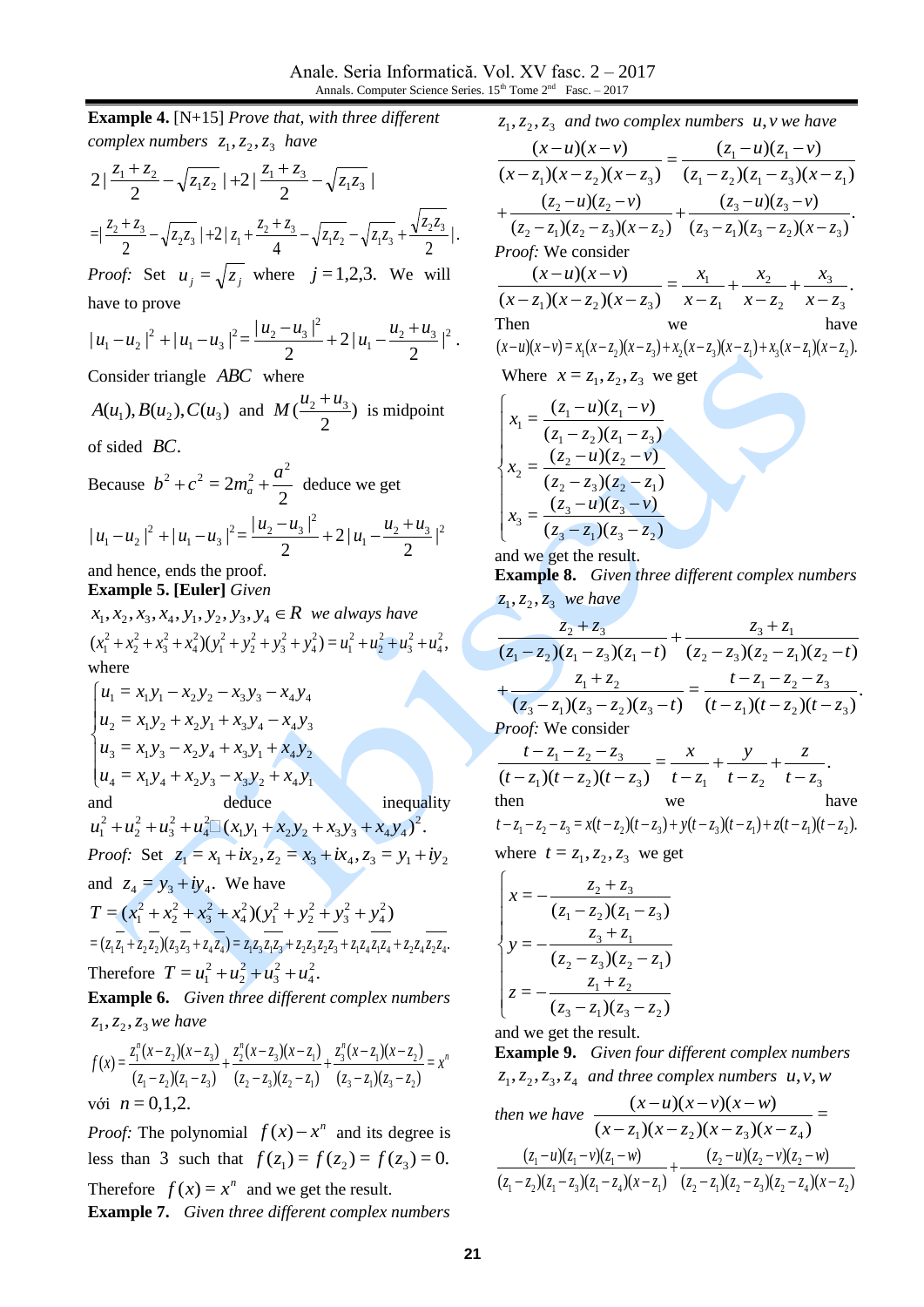Anale. Seria Informatică. Vol. XV fasc. 2 – 2017 Annals. Computer Science Series. 15<sup>th</sup> Tome 2<sup>nd</sup> Fasc. – 2017

 $x_2$ (*x*)<br>22  $(z_4 - z_1)(z_4 - z_2)(z_4 - z_3)(x - z_4)$  $(z_4 - u)(z_4 - v)(z_4 - w)$  $(z_3 - z_1)(z_3 - z_2)(z_3 - z_4)(x - z_3)$  $(z_3 - u)(z_3 - v)(z_3 - w)$ 4 1 4 2 4 3 4  $4 \frac{4 \cdot 4}{1 \cdot 4}$  $3 \sqrt{1/\sqrt{3}} \sqrt{2/\sqrt{3}} \sqrt{4/\sqrt{1/\sqrt{3}}}$  $3^{3}$   $(1)(3)$  $z_4 - z_1$  $(z_4 - z_2)(z_4 - z_3)(x - z_4)$  $z_4 - u$ )( $z_4 - v$ )( $z_4 - w$ )  $z_3 - z_1$  $(z_3 - z_2)(z_3 - z_4)(x - z_3)$  $z_3 - u(z_3 - v)(z_3 - w)$  $-z_1$  $(z_4 - z_2)(z_4 - z_3)(x - z_4)$  $+\frac{(z_4-u)(z_4-v)(z_4-v)}{(z_4-v)(z_4-v)}$  $-z_1(z_3-z_2)(z_3-z_4)(x +\frac{(z_3-u)(z_3-v)(z_3-v)}{(z_3-v)(z_3-v)}$ *Proof:* We consider  $=$   $+$   $+$   $+$   $(x-z_1)(x-z_2)(x-z_3)(x-z_4)$  $(x-u)(x-v)(x-w)$   $\frac{x_1}{1+x_2+x_3+x_4}$  $\sim$   $\sim$  2  $\sim$   $\sim$  3  $\sim$   $\sim$   $\sim$  4  $(x_1)(x-z_2)(x-z_3)(x-z_4)$   $x-z_1$   $x-z_2$   $x-z_3$   $x-z_4$ *x x z x x z x x z x*  $(x-z_1)(x-z_2)(x-z_3)(x-z_4)$  $(x-u)(x-v)(x-w)$ - $^{+}$ —  $^+$ - $^{+}$  $-z_1(x-z_2)(x-z_3)(x-z_4)$  x- $-u(x-v)(x-$ Then we have  $(x-u)(x-v)(x-w) = x_1(x-z_2)(x-z_3)(x-z_4) + x_2(x-z_3)(x-\frac{1}{2}) (x-\frac{1}{2})(x-\frac{1}{2})^2 (x-\frac{2}{2})(x-\frac{2}{2})(x-z_1)(x-z_2)$  $+ x_4(x - z_1)(x - z_2)(x - z_3)$ . Where  $x = z_1, z_2, z_3, z_4$  have  $\overline{ }$  $\overline{\phantom{a}}$  $\left| \right|$  $\overline{\phantom{a}}$  $\overline{\mathcal{L}}$  $\overline{ }$  $\overline{\phantom{a}}$  $\left| \right|$  $\overline{\phantom{a}}$ ↑  $\begin{bmatrix} \phantom{-} \end{bmatrix}$  $-z_1(z_4 - z_2)(z_4 -u)(z_4-v)(z_4 -z_4(z_3 - z_1)(z_3 - z_1)$  $-u)(z_3-v)(z_3 -z_3(z_2-z_4)(z_2 -u)(z_2-v)(z_2 -z_2(z_1-z_3)(z_1 -u)(z_1-v)(z_1 (z_4 - z_1)(z_4 - z_2)(z_4 - z_3)$  $=\frac{(z_4-u)(z_4-v)(z_4-w)}{(w+iv)(z_4-w)}$  $(z_3 - z_4)(z_3 - z_1)(z_3 - z_2)$  $=\frac{(z_3-u)(z_3-v)(z_3-w)}{2}$  $(z_2 - z_3)(z_2 - z_4)(z_2 - z_1)$  $=\frac{(z_2-u)(z_2-v)(z_2-w)}{(w+1)(z_2-w)}$  $(z_1 - z_2)(z_1 - z_3)(z_1 - z_4)$  $=\frac{(z_1-u)(z_1-v)(z_1-w)}{(w+iv)(z_1-v)}$ 4  $\frac{1}{2}$   $\frac{1}{4}$   $\frac{2}{1}$   $\frac{1}{4}$   $\frac{2}{3}$  $\frac{1}{4} = \frac{(24 - u)(24 - v)(24)}{(2u - 2)(2u - 2)(2u - 1)}$ 3  $\frac{1}{2}$   $\frac{1}{2}$   $\frac{1}{2}$   $\frac{1}{2}$   $\frac{1}{2}$   $\frac{1}{2}$   $\frac{1}{2}$  $\frac{3}{3} = \frac{(23 - 4)(23 - 8)(23)}{(2 - 2)(2 - 2)(2 - 3)}$ 2  $\sqrt{3} \sqrt{2}$   $\sqrt{4} \sqrt{2}$   $\sqrt{1}$  $\frac{2}{2} = \frac{(22 - u)(22 - v)(22)}{(2 - u)(2 - u)(2 - u)(2 - u)}$  $1 \quad 2 \times 1 \quad 1 \quad 3 \times 1 \quad 4$  $\frac{1}{(z_1 - z_2)(z_1 - z_3)(z_1 - z_2)}$  $(z_4 - z_1)(z_4 - z_2)(z_4 - z_3)$  $x_4 = \frac{(z_4 - u)(z_4 - v)(z_4 - w)}{2}$  $(z_3 - z_4)(z_3 - z_1)(z_3 - z_1)$  $x_3 = \frac{(z_3 - u)(z_3 - v)(z_3 - w)}{2}$  $(z_2 - z_3)(z_2 - z_4)(z_2 - z_4)$  $x_2 = \frac{(z_2 - u)(z_2 - v)(z_2 - w)}{2}$  $x_1 = \frac{(z_1 - u)(z_1 - v)(z_1 - w)}{2}$ and we get the result. **Example 10.** *Given three different complex numbers*  $z_1$ ,  $z_2$ ,  $z_3$  *we have*  $=-1.$  $(z_3 - z_1)(z_3 - z_2)$  $(z_3 + z_1)(z_1 + z_2)$  $(z_2 - z_3)(z_3 - z_1)$  $(z_2 + z_3)(z_3 + z_1)$  $(z_1 - z_2)(z_2 - z_3)$  $(z_1 + z_2)(z_2 + z_3)$ 3  $\sqrt{1/\sqrt{3}}$   $\sqrt{2}$  $3 + \sim 1/\sqrt{1 + \sim 2}$ 2  $\sqrt{3} / \sqrt{3}$   $\sqrt{1}$  $2 + 3/63 + 9$  $1 \times 2 \times 2 \times 3$  $+\frac{(2)(3)^{2}+3}{2}+\frac{(2)^{2}+3}{2}+\frac{(3)(3)^{2}+3}{2}+\frac{(3)^{2}+3}{2}+\frac{(2)^{2}-3}{2}=-1$  $-z_1(z_3 +\frac{(z_3 + z_1)(z_1 + z_2)}{(z_1 + z_2)(z_2 + z_3)}$  $-z_3(z_3 +\frac{(z_2+z_3)(z_3+)}{z_2+z_3(z_3+)}$  $(z_2 - z_2)(z_2 - z_1)$  $(z_2 + z_2)(z_2 + z_1)$  $z_3 - z_1$  $(z_3 - z_1)$  $z_3 + z_1(z_1 + z_2)$  $z_2 - z_3$  $(z_3 - z_4)$  $(z_2 + z_3)(z_3 + z_4)$  $(z_1 - z_2)(z_2 - z_1)$  $z_1 + z_2$  $(z_2 + z_3)$ *Proof:* Set  $x = \frac{1 + 2i}{n}$ ,  $1 \sim 2$  $-1$   $-2$  $z_1 - z$  $x = \frac{z_1 + z_2}{x_1 + z_2}$ - $\frac{+z_2}{z}$ ,  $y = \frac{z_2 + z_3}{z}$ ,  $z = \frac{z_3 + z_1}{z}$ .  $3 \times 1$  $3^{14}$ 2  $\sim$ 3  $2^{+4}$  $z_3 - z$  $z = \frac{z_3 + z_3}{z}$  $z_2 - z$  $y = \frac{z_2 + z_1}{z_2 + z_2}$ ┢  $^{+}$ - $^{+}$ Then we have  $(x+1)(y+1)(z+1) = (x-1)(y-1)(z-1).$ Therefore we have  $xy + yz + zx = -1$  and we get the result. **Example 11.** *Given three different complex*   $numbers \; z_1, z_2, z_3 \;$  we have  $(z_1 - z_2)(z_1 - z_3)(z - z_1)$   $(z_2 - z_3)(z_2 - z_1)(z - z_2)$ 2 2  $1 \quad 2 \times 1 \quad 4 \quad 3 \times 4$ 2 1  $(z_2 - z_3)(z_2 - z_1)(z - z_1)$ *z*  $z_1 - z_2(z_1 - z_3)(z - z_3)$ *z*  $-z_3(z_2-z_1)(z \ddot{}$  $-z_2(z_1-z_3)(z-$ .  $(z-z_1)(z-z_2)(z-z_3)$ =  $(z_3 - z_1)(z_3 - z_2)(z - z_3)$   $(z - z_1)(z - z_2)(z - z_3)$ 2 3  $\frac{1}{1}$   $\frac{1}{3}$   $\frac{2}{1}$   $\frac{1}{2}$   $\frac{1}{2}$   $\frac{1}{2}$   $\frac{1}{2}$ 2 3  $(z - z_1)(z - z_2)(z - z_3)$ *z*  $z_3 - z_1(z_3 - z_2)(z - z_3)$ *z*  $(z-z_1)(z_3-z_2)(z-z_3)$   $(z-z_1)(z-z_2)(z-z_3)$  $\ddot{}$ *Proof:* Set  $=\frac{y_1}{1}+\frac{y_2}{1}+\frac{y_3}{1}$ .  $(z-z_1)(z-z_2)(z-z_3)$   $z-z_1$   $z-z_2$   $z-z_3$ 3 2 2 1 1  $1/\sqrt{2}$   $\sqrt{2}/\sqrt{2}$   $\sqrt{3}$ 2 *z z x z z x z z x*  $(z - z_1)(z - z_2)(z - z_3)$ *z*  $\overline{a}$  $^{+}$  $\overline{a}$  $\ddag$  $-z_1(z-z_2)(z-z_3)$  z-Then we have  $z^2 = x_1(z - z_2)(z - z_3) + x_2(z - z_3)(z - z_1) + x_3(z - z_1)(z - z_2).$ Where  $z = z_1, z_2, z_3$ we get  $\overline{\phantom{a}}$  $\left| \right|$  $\overline{\phantom{a}}$  $\left(\frac{z_3}{z_1}\right)$   $\left(\frac{z_3-z_1}{z_2}\right)$   $\left(\frac{z_3-z_2}{z_1}\right)$  $\Big\}$  $\overline{\phantom{a}}$  $\overline{\phantom{a}}$  $\left\{\n \begin{array}{l}\n x_2 = \frac{z_2}{(z_2 - z_3)(z_2 - z_1)}\n \end{array}\n\right.$  $\begin{matrix} \phantom{-} \end{matrix}$  $(z_1 - z_2)(z_1 - z_3)$ = = =  $3 \sqrt{2} \sqrt{3}$   $\frac{1}{2}$ 2  $\frac{z_3}{(z_3 - z_1)(z_3 - z_2)}$ 2  $\sqrt{3} / \sqrt{2}$   $\sqrt{1}$ 2  $\overline{z_2} = \frac{z_2}{(z_2 - z_3)(z_2 - z_3)}$  $\cdot$ 1  $\sim$ 2  $\sqrt{2}$   $\sim$ 1  $\sim$ 3 2  $\dot{z}_1 = \frac{z_1}{(z_1 - z_2)(z_1 - z_2)}$  $x_3 = \frac{z}{\sqrt{z}}$  $x_2 = \frac{z}{\sqrt{z}}$  $x_1 = \frac{z}{\sqrt{z}}$ and we deduce the result. **Example 12.** *n* 1 *complex numbers*   $z_1, z_2, \ldots, z_n, z$  and  $z \neq z_k, k = 1, 2, \ldots, n$ , we have .  $(z-z_1)(z-z_2)$   $(z-z_2)(z-z_3)$   $(z-z_{n-1})(z-z_n)$ =  $(z-z_1)(z-z_n)$   $(z-z_1)(z-z_2)$   $(z-z_2)(z-z_3)$   $(z-z_{n-1})$ 1  $271$   $3$  $\frac{2}{3}$  $1/\sqrt{2}$   $\sqrt{2}$  $\frac{1}{2}$ 1 1  $n-1$ / $\vee$   $\vee$   $\vee$  $n-1$   $\neg n$ *n n*  $z - z_{n-1}$ )( $z - z_n$  $z_{n-1} - z_n$ *z z z z z z z z z z z z z z z z z z*  $-z_{n-1}$ )(z- $+\cdots+\frac{z_{n-1}-z_{n-1}}{z_{n-1}-z_{n-1}}$  $-z_2$ )(z –  $+\frac{z_2-z_3}{z_1-z_2-z_1}$  $-z_1$ )(z-Ξ,  $-z_1$ )(z – Ξ,  $\overline{a}$  $\cdots$  +  $\frac{v_{n-1}}{n}$ *Proof:* From  $k \wedge k$   $\omega_h$   $\omega_h$   $\omega_h$   $\omega_h$ *k h*  $(z - z_k)(z - z_k)$   $z - z_k$   $z - z_k$  $z_k - z$ ÷ ÷  $-z_k(z-z_h)$  z- $\frac{-z_h}{z_h} = \frac{1}{1} - \frac{1}{1}$  $(z - z_k)(z - z_h)$ we deduce the result. **Example 13.** *Assume the different complex numbers*  $z_1, z_2, ..., z_s$  and  $z_i + a_j \neq 0$  where  $i = 1, \ldots, s$  and  $j = 1, 2, \ldots, n$ . *Given*  $x_1, x_2, \ldots, x_n$  *by n n n s z a x z a x*  $z + a$ *x*  $(z + a_1)(z + a_2)...(z + a_n)$  $(z - z_1)(z - z_2)...(z - z_n)$  $\ddag$  $+\cdots +$  $\ddag$  $\ddag$  $+a_1(z+a_2)...(z+a_n)$  z+  $\frac{-z_1(z-z_2)...(z-z_s)}{z-z_s} = \frac{x_1}{z_1} + \frac{x_2}{z_2} + \cdots$  $\ldots$  $\cdots$ 2 2 1 1  $1/\sqrt{2}$   $u_2$  $\frac{1}{2}$   $\frac{1}{2}$   $\frac{2}{2}$   $\frac{1}{2}$   $\frac{1}{2}$   $\frac{1}{2}$   $\frac{1}{2}$   $\frac{1}{2}$   $\frac{1}{2}$   $\frac{1}{2}$   $\frac{1}{2}$   $\frac{1}{2}$   $\frac{1}{2}$   $\frac{1}{2}$   $\frac{1}{2}$   $\frac{1}{2}$   $\frac{1}{2}$   $\frac{1}{2}$   $\frac{1}{2}$   $\frac{1}{2}$   $\frac{1}{2}$   $\frac{1}{2}$   $(z + a_1)(z + a_2)...(z + a_n)$  $(z - z_1)(z - z_2)...(z - z_s)$ and deduce  $| z + a_1 | \dots | z + a_n |$  $| z - z_1 | \dots | z - z_s |$  $| a_k - a_i |$  |  $| a_i - a_k | z + a_k |$  $| a_k + z_i |$ 1 1  $=k+1$ 1  $=1$  $=1$  $^{-1}$   $\left| \begin{array}{cc} a & -a \\ a & -a \end{array} \right|$   $\left| \begin{array}{cc} a & -a \\ a & -a \end{array} \right|$   $^{-1}$ *s*  $\mu_i$  **k**  $\mu_k$  **k**  $\mu_k$ *n i k k i k i k i s i n*  $\sum_{k=1}^{k-1} \prod_{a=a}^{n} |a-a| \prod_{a=a}^{n} |a-a| |x+a| | \dots |z+a$  $z - z_1 \mid \ldots \mid z - z$  $a_k - a_i$  | | |  $a_i - a_k$  |  $z + a$  $a_k + z$  $+ a_1 | \dots | z +$  $-z_1$  ... |  $z -a_i$  | | |  $|a_i - a_k|$  |  $z +$  $^{+}$  $\prod |a_k - a_i| \prod$  $\prod$  $\sum_{k=1}^{\infty} \frac{i-1}{\prod_{k=1}^{n} a_{k}} \frac{1}{\prod_{k=1}^{n} a_{k}} \frac{1}{\prod_{k=1}^{n} a_{k}} \frac{1}{\prod_{k=1}^{n} a_{k}} \cdots$  $^{+}$  $\Box \frac{|z-z_1|...}{\cdot}$ *Proof:* Assume  $=\frac{x_1}{1} + \frac{x_2}{1} + \cdots + \frac{x_n}{n}$ .  $(z + a_1) \dots (z + a_n)$  $(z - z_1) \dots (z - z_s)$ 2 2 1 1 1 1 *n n n s*  $z + a$ *x*  $z + a$ *x*  $z + a$ *x*  $z + a_1$ )...(*z* + *a*  $(z - z_1) \dots (z - z_n)$  $\ddot{}$  $+\cdots +$  $\ddot{}$  $\ddot{}$  $+a_1)...(z+a_n) \quad z+$  $\frac{-z_1)...(z-z_s)}{z_1-z_2} = \frac{x_1}{z_1} + \frac{x_2}{z_2} + \cdots$  $\ldots$  $\ldots$ then we have  $x_1(z+a_2)(z+a_3)...(z+a_n)+x_2(z+a_1)(z+a_3)...(z+a_n)$  $+x_3(z+a_1)(z+a_2)...(z+a_n)+x_4(z+a_1)(z+a_2)...(z+a_n)$  $+ ... + x_n(z + a_1)(z + a_2)...(z + a_{n-1})$  $=(z - z_1)(z - z_2)...(z - z_s).$ we get

.